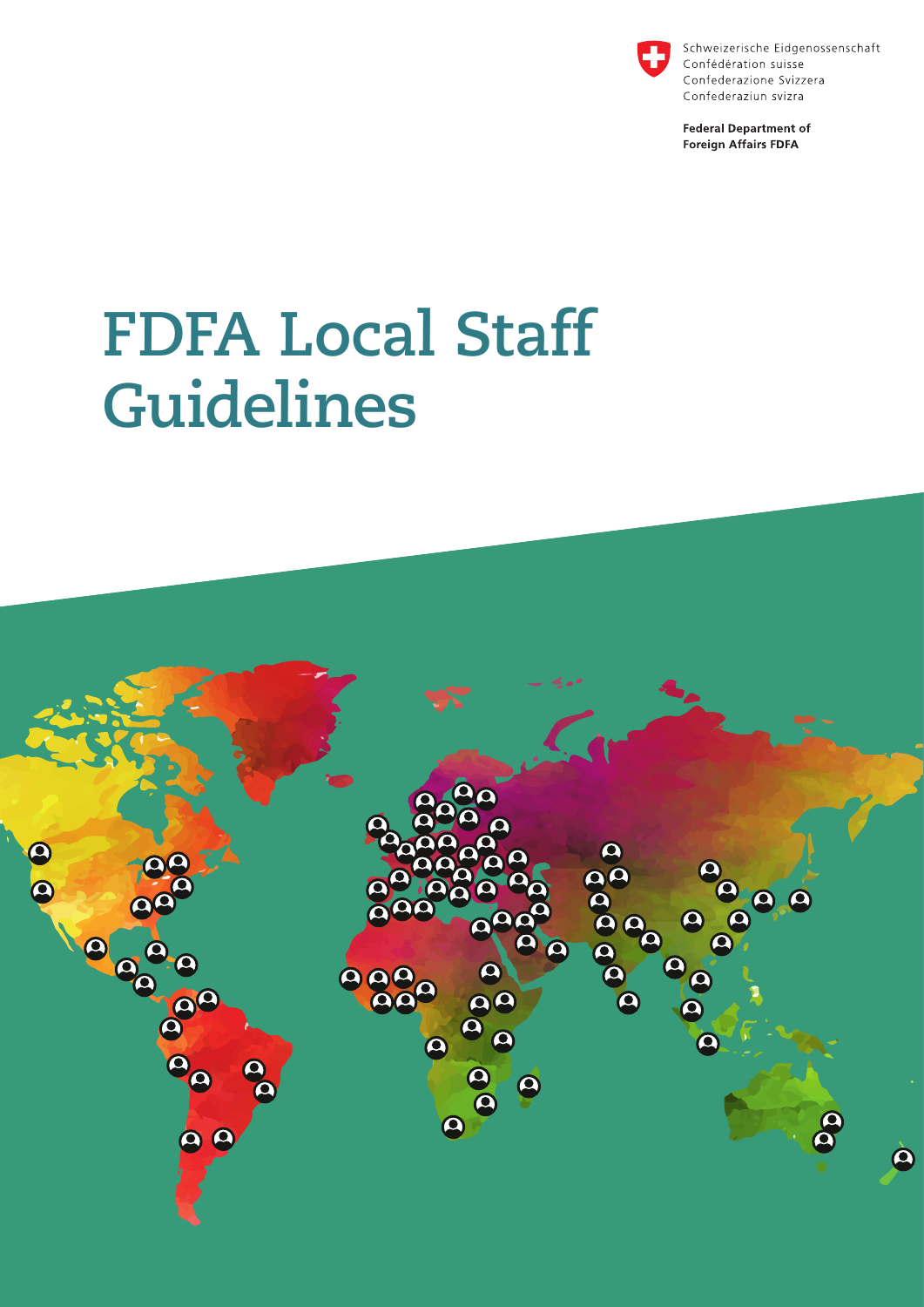### Foreword

FDFA local staff are central to implementing the Federal Council's foreign policy strategy. They are employed to work for Switzerland's external network in accordance with the local law. Local staff account for just over half of the FDFA's workforce. This makes their contribution to safeguarding Swiss interests abroad significant, as well as their role in promoting Swiss values worldwide. Local staff have both expertise and invaluable knowledge of the specific conditions in their respective countries. This enables us to integrate local languages, cultures and customs into our work. Local staff also have effective and useful networks on the ground.

The guidelines set out the principles for this key group as well as a globally binding framework for their employment. They are intended to serve as a guide for everyone, particularly to help our local staff identify with the FDFA.

These guidelines can only be fully effective when managers exemplify and incorporate these principles into their daily work. Managers are role models and make sure that employees are able to assume full responsibility for their work. To this end, it is essential that we consistently embody the three principles we seek to apply – quality, responsibility and recognition. I expect effective and respectful leadership from my management staff, in our day-to-day work as well as in times of crisis. This can only happen if communication is open and clear.

The cultural diversity of our local staff merits particular attention: it is a clear added value of our work, but diversity in practice is also a challenge, especially in our everyday work. Jointly implementing tasks within a diverse group of staff requires tolerance, excellent social skills and a lot of creativity. I would like to encourage all FDFA managers to discuss these guidelines with local staff, and to ensure that they are aware of these principles and practice them in their day-to-day work. This will help us build trust and lay the foundation for loyal and long-term partnerships.



Being an attractive employer also means that we believe it is important to provide comprehensive development opportunities for our staff. We want all of our staff and managers to be able to advance professionally and develop their skills accordingly. Take advantage of our HR tools or ask for support from our specialists at head office.

Let me end by thanking all of our staff for their invaluable commitment, hard work, loyalty and, above all, their willingness to build bridges and connect cultures. You are all playing your part in helping us to anchor the ONE FDFA principle in our external network, and are making an invaluable contribution to the implementation of Swiss foreign policy. With my sincerest thanks,

Ignazio Cassis Federal Councillor

Head of the Federal Department of Foreign Affairs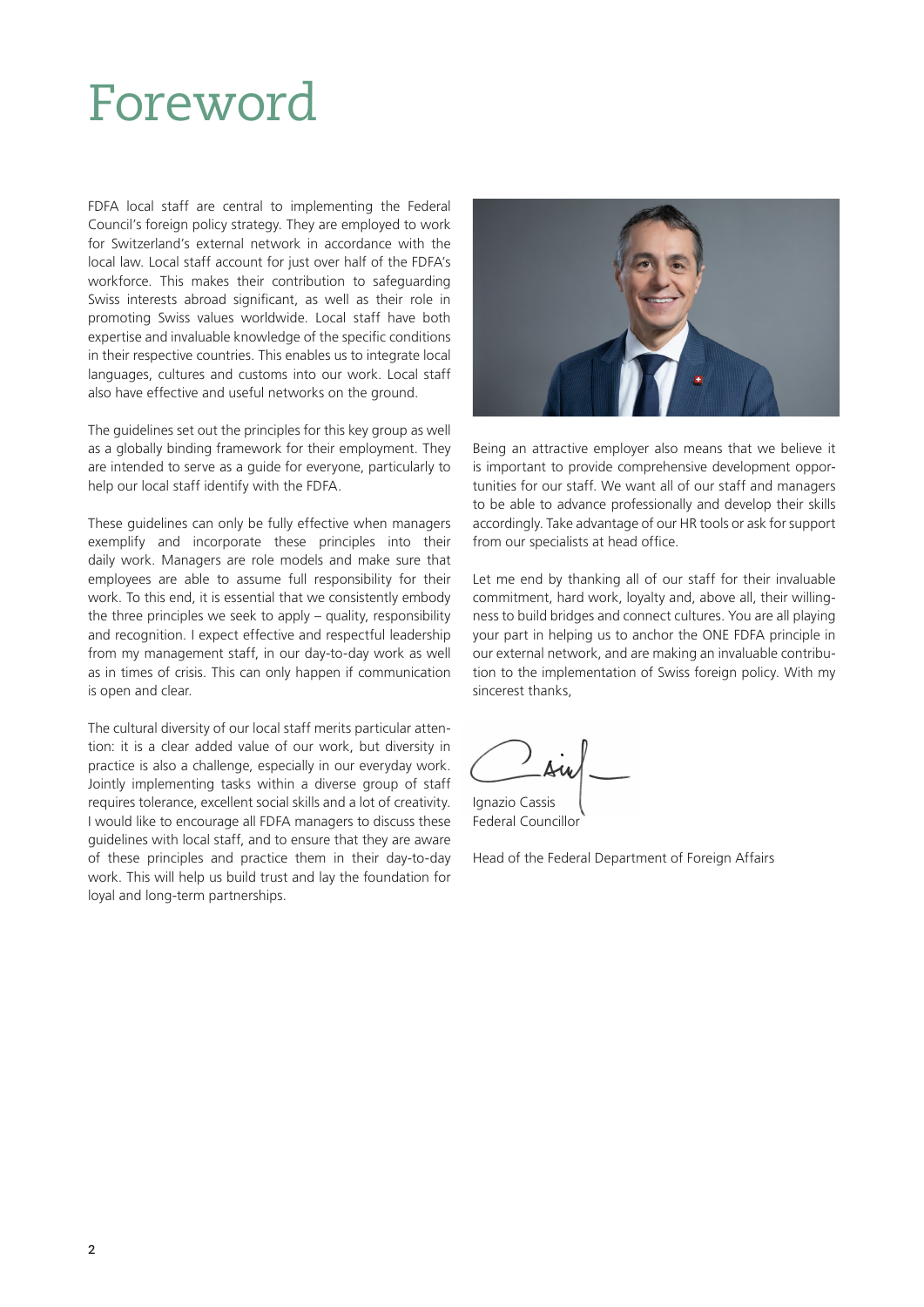# 1 Principles

ONE FDFA means tackling challenges together and creating an environment that supports and fosters continuous learning and knowledge sharing. Staff at all levels and in the representations realise this to full effect by orienting their actions around the following principles.

#### **A. Quality**

We do our work with the utmost diligence and to a high standard. We are service-oriented.

#### **B. Responsibility**

We develop our skills responsibly within the framework of our position and tasks. We assume responsibility for our behaviour, work and objectives.

#### **C. Recognition**

We interact respectfully with one another, which builds trust and close cooperation. We appreciate and value our colleagues' work.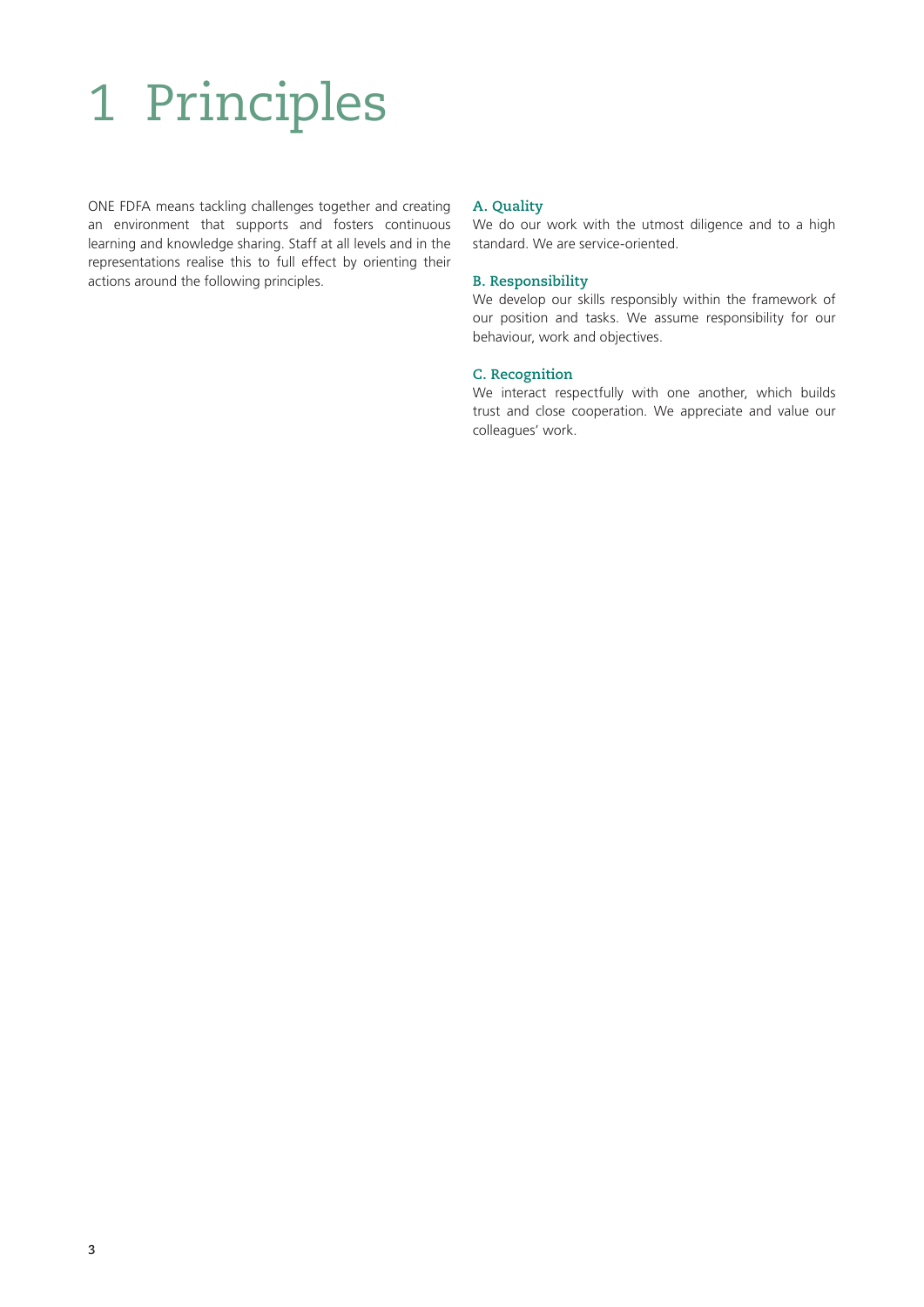## 2 Working for the FDFA

The FDFA is committed to providing an attractive and modern working environment. Details of the benefits it offers are set out in contracts, directives and regulations, all of which are binding.

#### **A. Starting work**

The terms and conditions of a job are set out in an employment contract, which also takes local law into account.

#### **B. Salaries**

FDFA salaries are performance-related and categorised according to tasks and positions. Representation staff should be in the third quartile of the local salary range.

Pay progression should be linked to the employee's performance appraisal provided the legal and financial conditions allow this. All local staff should have specific objectives as part of the Management by Objectives (MbO) process.

#### **C. Social security**

The FDFA is a socially responsible employer that contributes to health and maternity protection as well as provisions for illness, accident, disability or death. It supports staff members wishing to top up individual pension plans.

#### **D. Withholding tax**

The FDFA complies with local taxation regulations in countries where employers are in charge of withholding tax.

#### **E. Personal development**

Opportunities for skills development are available to all staff, with training primarily aimed at optimising the performance of duties. Education and training can take place at the workplace (job enrichment, mentoring, etc.) or in parallel to the job.

Managers at the representations are in charge of personnel development. They assess training needs as part of the employee's annual MbO cycle and in relation to the employee's position. Managers encourage staff to improve their employability where this also benefits the department. The amount of time and funding that can be allocated to personnel development is determined by how beneficial such measures are to the FDFA's work; development measures at the representations are financed by their staff budgets.

#### **F. Career prospects and advancement within the FDFA**

The FDFA expects employee loyalty and supports professional advancement in a fair manner. Career prospects for local staff are limited because of their functions. Other jobs can only be undertaken by Swiss employees.

For local staff, internal mobility is restricted to job transfers within the representation. These decisions are generally taken by the representation, including the framework and conditions for such changes.

#### **G. Working time model**

The representations support alternative forms of work and flexible working models for their staff, provided this is compatible with the needs of the department and security measures.

#### **H. Equal opportunities**

The FDFA fosters equal opportunities and sees cultural diversity as an added value. It guarantees mental and physical integrity in the workplace. All staff are entitled to protection from discrimination, sexual harassment and bullying. The principles for promoting equal opportunities at the FDFA are set out in the [Equal opportunities policy 2010–2020](https://www.collaboration.eda.admin.ch/en/Documents/Politik_Chancengleichheit_2010-2020_EN.pdf)<sup>1</sup> and the FDFA [policy on equal opportunities in the workplace.](https://www.eda.admin.ch/dam/respect-at-fdfa/en/documents/workplace-policy_en.pdf)

#### **I. Information and advice**

The FDFA communicates in a clear and transparent manner with a view to fostering greater understanding and acceptance of its decisions. Staff are consulted on the relevant aspects of HR regulations.

FDFA Human Resources helps managers implement the department's personnel policy by providing tools, training courses and advice. In the event of conflict with a manager at a representation, staff can request mediation services from the Federal Administration Training Centre [\(info@azb.admin.ch\)](mailto:info%40azb.admin.ch?subject=). Staff experiencing difficulties at work or home can also make use of the free services provided by the Personnel and Social Counselling Service of the Federal Administration under the Federal Office of Personnel [\(psb@psb.admin.ch](mailto:psb%40psb.admin.ch?subject=)).

The FDFA Compliance Office [\(compliance@eda.admin.ch\)](mailto:compliance%40eda.admin.ch?subject=) can also be contacted to report criminal offences, violations of the [Code of Conduct for FDFA employees abroad](https://www.collaboration.eda.admin.ch/en/Documents/Code-of-conduct-EDA_EN.pdf) or other irregularities. All reports are treated confidentially.

<sup>1</sup> The Action plan on equal opportunities and diversity for 2021–2028 is under development.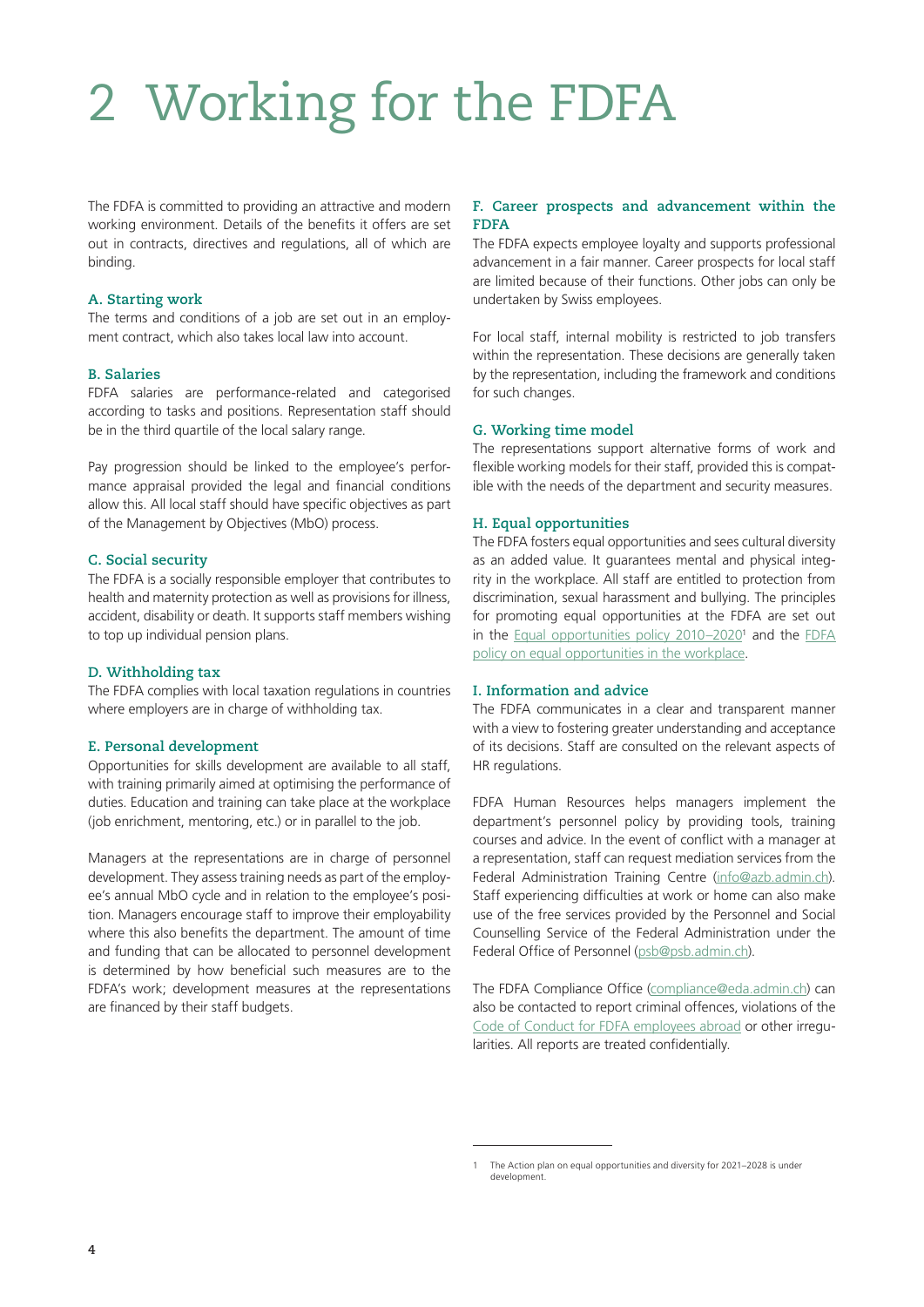### 3 What the FDFA expects from its local staff

Local staff represent Switzerland's interests on the ground, which lays the foundation for the successful implementation of Swiss foreign policy. Their commitment and loyalty contribute to the high standard and continuity of the representations' services.

All staff are expected to carry out their duties responsibly and diligently. They should play an active role through their language and technical skills as well as their local knowledge. If there are any changes to tasks or duties, an open and flexible approach is required. Staff must comply with the statutory duties and legal regulations at their place of work. They should communicate in a broad and open manner.

Staff contribute to ensuring that their working environment is free from discrimination, sexual harassment and bullying, and must comply with the [FDFA policy on equal opportunities in](https://www.eda.admin.ch/dam/respect-at-fdfa/en/documents/workplace-policy_en.pdf)  [the workplace](https://www.eda.admin.ch/dam/respect-at-fdfa/en/documents/workplace-policy_en.pdf).

Staff are responsible for their own social security requirements including pension plans. They are expected to comply in full with their obligations under tax and civil law independently.

Staff are responsible for their own personal development. They should take steps to maintain their employability and be ready for potential changes, including changes to their employment contract.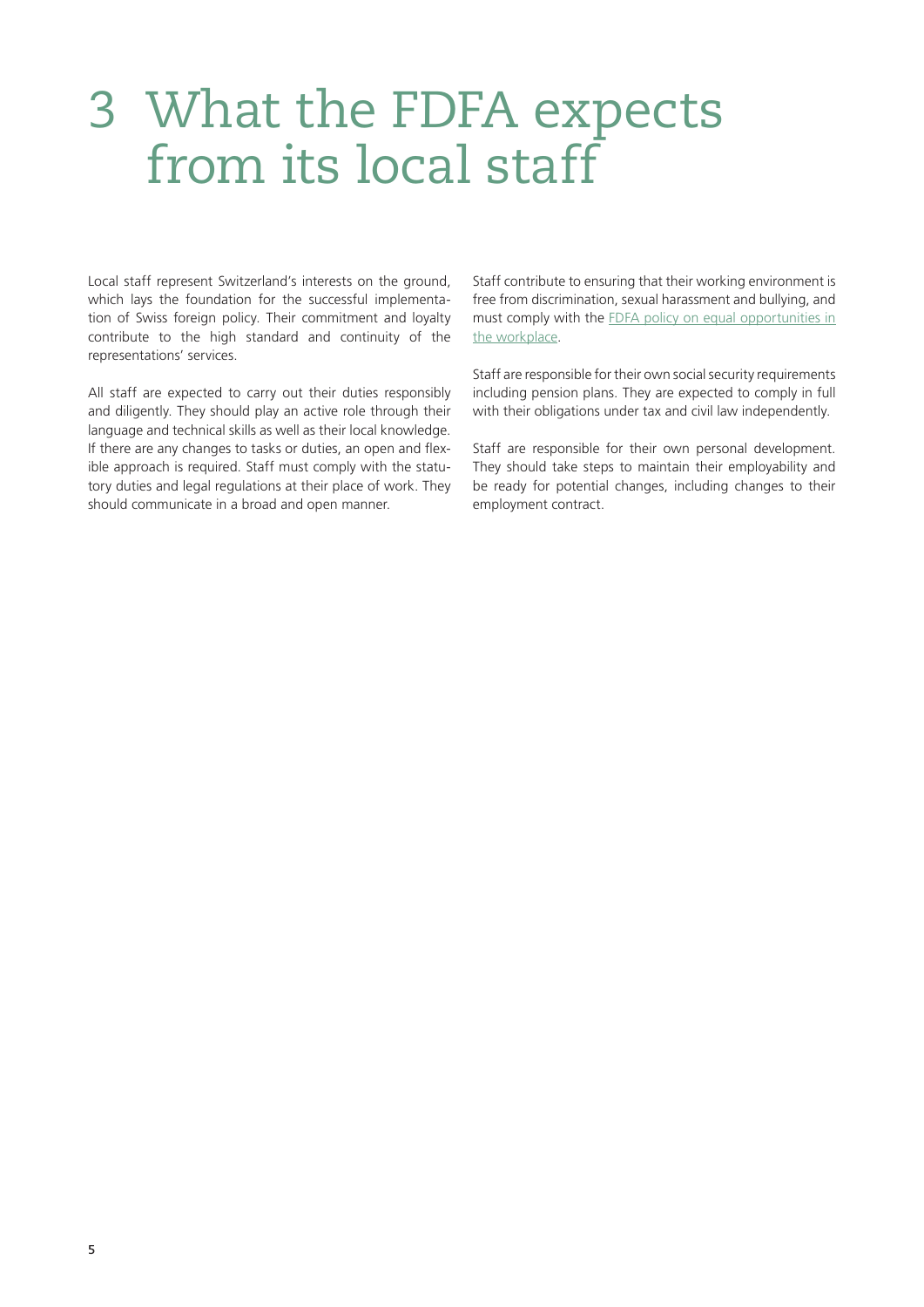### 4 What the FDFA expects from its managers

Leadership is based on mutual trust and openness. Transparency and inclusiveness help staff identify with their work. Managers should provide staff with regular opportunities to voice their concerns.

Managers at the representations should create a working environment where responsibilities are clearly delineated, which makes it possible to achieve common goals. Under the MbO process, direct line managers are in charge of agreeing objectives with the individual employee and reviewing them periodically.

Managers are expected to interact respectfully with all staff in day-to-day practice, particularly when it comes to different cultural contexts. They must comply with the [Code](https://www.eda.admin.ch/dam/respect-at-fdfa/en/documents/Code-of-conduct-EDA_EN.pdf)  [of Conduct for FDFA employees abroad](https://www.eda.admin.ch/dam/respect-at-fdfa/en/documents/Code-of-conduct-EDA_EN.pdf) and other reference documents (section 5). Managers should value the diversity of the functions and personnel categories at the representation, as well as the cultural and linguistic backgrounds within their teams.

They are also obliged to provide staff with information on employment conditions and any relevant developments within the department. In such cases, communication must be tailored to the employee's function and in a language that they understand.

Managers at the representations are responsible for applying and reviewing the principles in these guidelines effectively and consistently, taking into account local law and customs. FDFA Human Resources is also in charge of verifying whether this is the case – by conducting surveys among local personnel for example – and can provide managers with support in implementing the guidelines where necessary.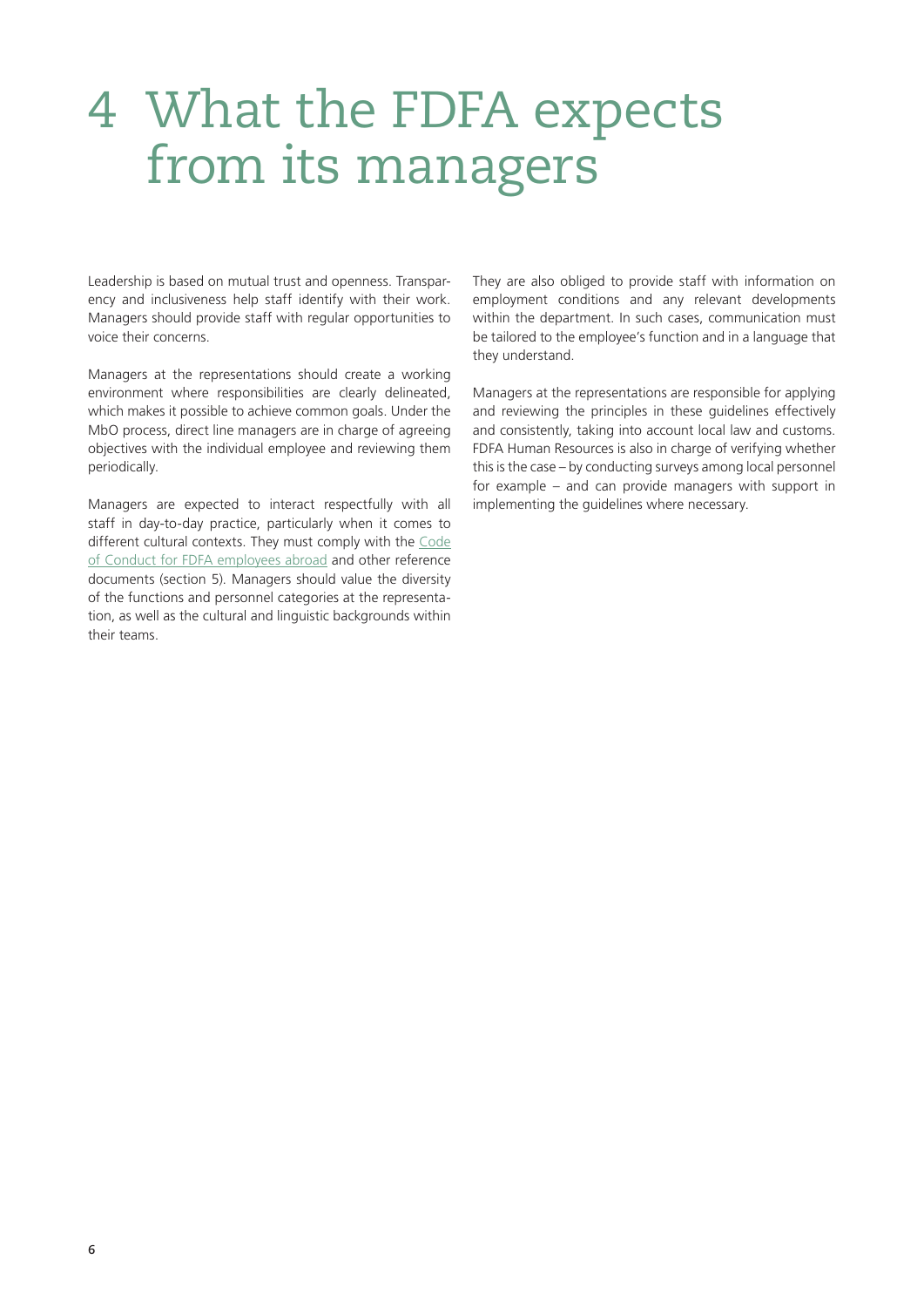# 5 Reference documents

- 1. [Directive 240-0 on the recruitment of local personnel in](https://www.collaboration.eda.admin.ch/en/Documents/240-0_EN.pdf)  [Switzerland's network of representations](https://www.collaboration.eda.admin.ch/en/Documents/240-0_EN.pdf)
- 2. Directive 240-2 on FDFA social security for local [personnel in Switzerland's network of representations](https://www.collaboration.eda.admin.ch/en/Documents/240-2_EN.pdf)
- 3. [Code of conduct](https://www.eda.admin.ch/dam/respect-at-fdfa/en/documents/Code-of-conduct-EDA_EN.pdf)
- 4. [Equal Opportunities Policy 2010–2020](https://www.collaboration.eda.admin.ch/en/Documents/Politik_Chancengleichheit_2010-2020_EN.pdf)
- 5. [FDFA policy on equal opportunities in the workplace](https://www.eda.admin.ch/dam/respect-at-fdfa/en/documents/workplace-policy_en.pdf)
- 6. [Code of conduct for contractual partners of the FDFA](https://www.eda.admin.ch/dam/eda/en/documents/dienstleistungen-publikationen/code-conduct-partners_EN.pdf)